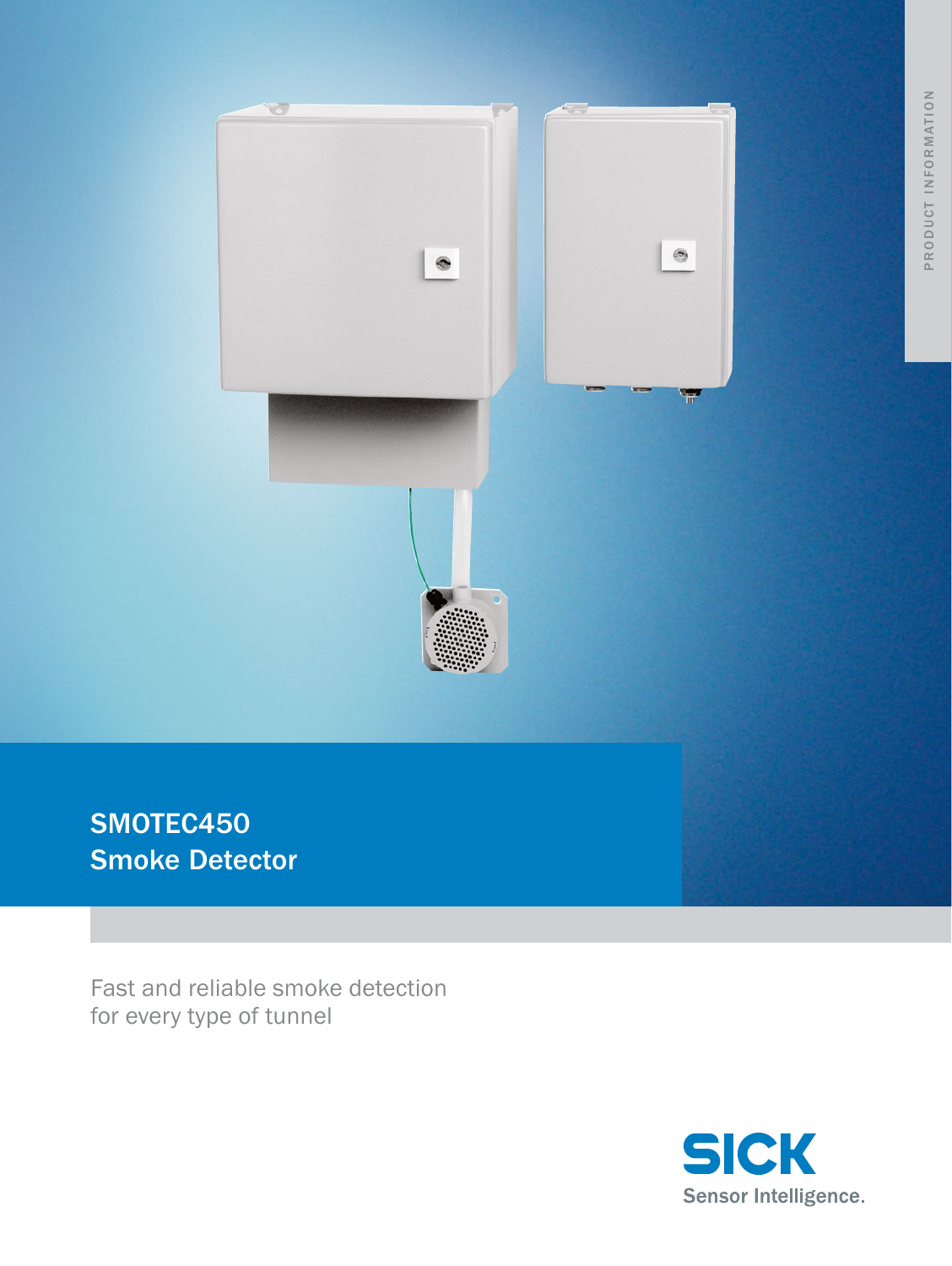## SMOTEC450 Highly efficient smoke detection for every type of tunnel

#### WHEN SECONDS COUNT | SIGNALS

Fast and reliable detection of smoke in tunnels safes human life and avoids material damage.

SICK has developed a highly effective solution: the SMOTEC450. Using scatter light measurement, this innovative tunnel smoke detector device is able to register smoke particles within seconds and gives out the alarm immediatly. The same applies in conditions with high air velocity and "cold" fires.

# RELIABLE ALARM

There are thousands of transmissiometers, made by SICK, that have been installed in tunnels all over the world to measure visibility. The rate for false alarm is 0.05/device per year. The SMOTEC450 achieves even lower rates, achieved by cutting out perturbations, such as:

- Fog gets evaporated in a heating chamber.
- Animals (birds and spiders) are scarcely able to penetrate the measuring volume.
- Contamination of optics compensated by control cycles.

It's a very convincing answer: an alltime record of low false alarms and at the same time a high detection ratio.

#### **EASY INTEGRATION INTO** EXISTING SYSTEMS

It is simple to integrate SMOTEC450 in a wide range of installations onsite, because the control unit MCU is not only upgradeable with standard interfaces (analog and digital) but also optionally with additional modules, such as PROFIBUS or Ethernet.

The distance between 2 measurement points must not exceed 150 m (see regulations, e.g. RABT, ASTRA). There are no restrictions to the height of the installation point.

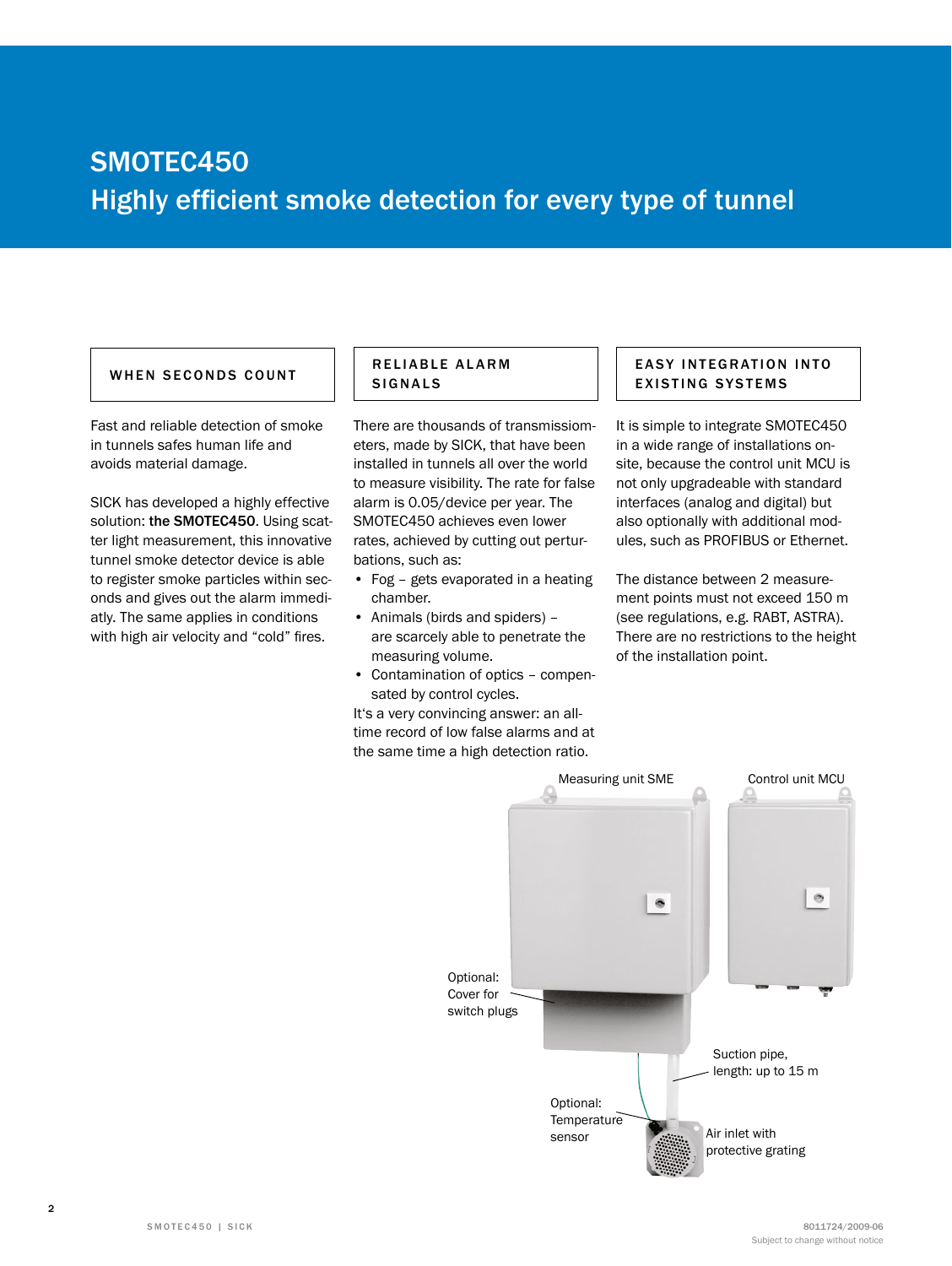

With the optional protection shield, tunnels can be cleaned wihout special precautions for the measurement device SMOTEC450



More safety with SICK in demanding situations

#### DOUBLE SAFETY

How frequently do smoke detector need to be checked? What is the expense for tunnel closure, servicepersonnel and tools?

It's simple with the SMOTEC450: one test a day, no tunnel closure, no other costs. The automatic control cycle monitors each important component (transmitter LED, receiver, contamination of optics).

#### FLEXIBLE, DURA-**BLE AND ROBUST**

SMOTEC450 is suitable for installation in operation areas, at tunnel walls or in air passages. The air is either sucked in with a suction pipe, that can measure up to 15 metres or directly at the device.

The robust housing, made of stainles steel, 1.4571, meets protection class IP 66 and is suitable for long-lasting operation in harsh tunnel environment.

#### SIMPLE TO START-UP AND TO OPERATE

The start-up of the SMOTEC450 is straight forward: simply check and enter a few parameters, that have been factory-set with standard values – finished. Cost- and time efficient maintenance during operation due to :

- signal for maintenance requirement,
- an optional blower control (increased service time of air filter),
- an integrated purge-air for optical boundary surfaces,
- use of top-quality components.

#### Function

The SMOTEC450 extracts air from the tunnel tube, heats it up and determines smoke densitiy by using scatter light measurement, which is highly effective in detecting the most minute quantities of particles. The air flowing through the device and the heating chamber are monitored continuously.

#### Bus configurations

### The SMOTEC450 offers

you a choice:

- installing the control unit directly at each measuring point,
- using control unit centrally, via RS485-Bus where up to 8 measurement units can be connected. Control unit